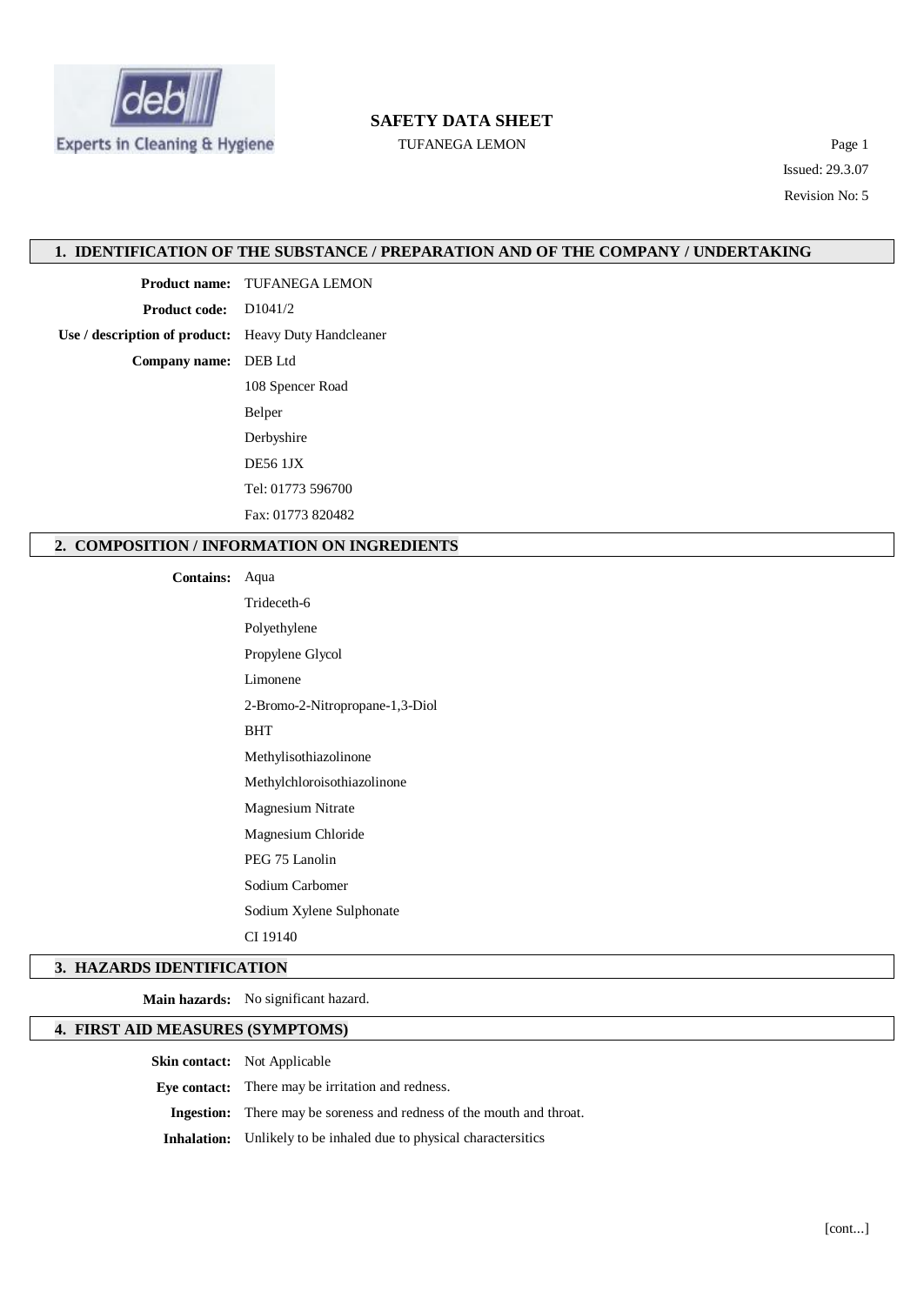# **SAFETY DATA SHEET**

TUFANEGA LEMON Page 2

| 4. FIRST AID MEASURES (ACTION)                 |                                                                                                                      |  |
|------------------------------------------------|----------------------------------------------------------------------------------------------------------------------|--|
|                                                | Skin contact: Not applicable                                                                                         |  |
|                                                | Eye contact: Wash immediately with clean water for at least 10 minutes, while lifting eye lids. If any soreness      |  |
|                                                | or irritation persists seek medical advice.                                                                          |  |
| <b>Ingestion:</b>                              | Rinse mouth and throat thoroughly. Give about 1/2 pint of liquid to drink. Obtain immediate                          |  |
|                                                | medical advice.                                                                                                      |  |
|                                                | <b>Inhalation:</b> Not Applicable                                                                                    |  |
| 5. FIRE-FIGHTING MEASURES                      |                                                                                                                      |  |
|                                                | Extinguishing media: This product is water based and will not support combustion.                                    |  |
| <b>6. ACCIDENTAL RELEASE MEASURES</b>          |                                                                                                                      |  |
|                                                | Personal precautions: Refer to section 8 of SDS for personal protection details.                                     |  |
|                                                | Clean-up procedures: In the event of spillage mop up bulk and dilute remainder to foul drain with water. Treat large |  |
|                                                | spillages as industrial waste.                                                                                       |  |
| 7. HANDLING AND STORAGE                        |                                                                                                                      |  |
| <b>Storage conditions:</b>                     | Store in a cool dry area. Protect from extremes of temperature.                                                      |  |
|                                                | Suitable packaging: Must only be kept in original packaging.                                                         |  |
| 8. EXPOSURE CONTROLS / PERSONAL PROTECTION     |                                                                                                                      |  |
| <b>Respiratory protection:</b> Not applicable. |                                                                                                                      |  |
| Hand protection: Not applicable.               |                                                                                                                      |  |
| Eye protection: Not applicable.                |                                                                                                                      |  |
| Skin protection: Not applicable.               |                                                                                                                      |  |
| 9. PHYSICAL AND CHEMICAL PROPERTIES            |                                                                                                                      |  |
|                                                | <b>State:</b> Viscous Paste                                                                                          |  |
| Colour: Yellow                                 |                                                                                                                      |  |
|                                                | Odour: Perfumed                                                                                                      |  |
| Solubility in water: Soluble                   |                                                                                                                      |  |
| Viscosity: Viscous                             |                                                                                                                      |  |
| pH: 8                                          |                                                                                                                      |  |
| <b>10. STABILITY AND REACTIVITY</b>            |                                                                                                                      |  |

**Stability:** Stable under normal conditions.

# **11. TOXICOLOGICAL INFORMATION**

**Routes of exposure:** Eye contact- Irritant and may cause inflammation.